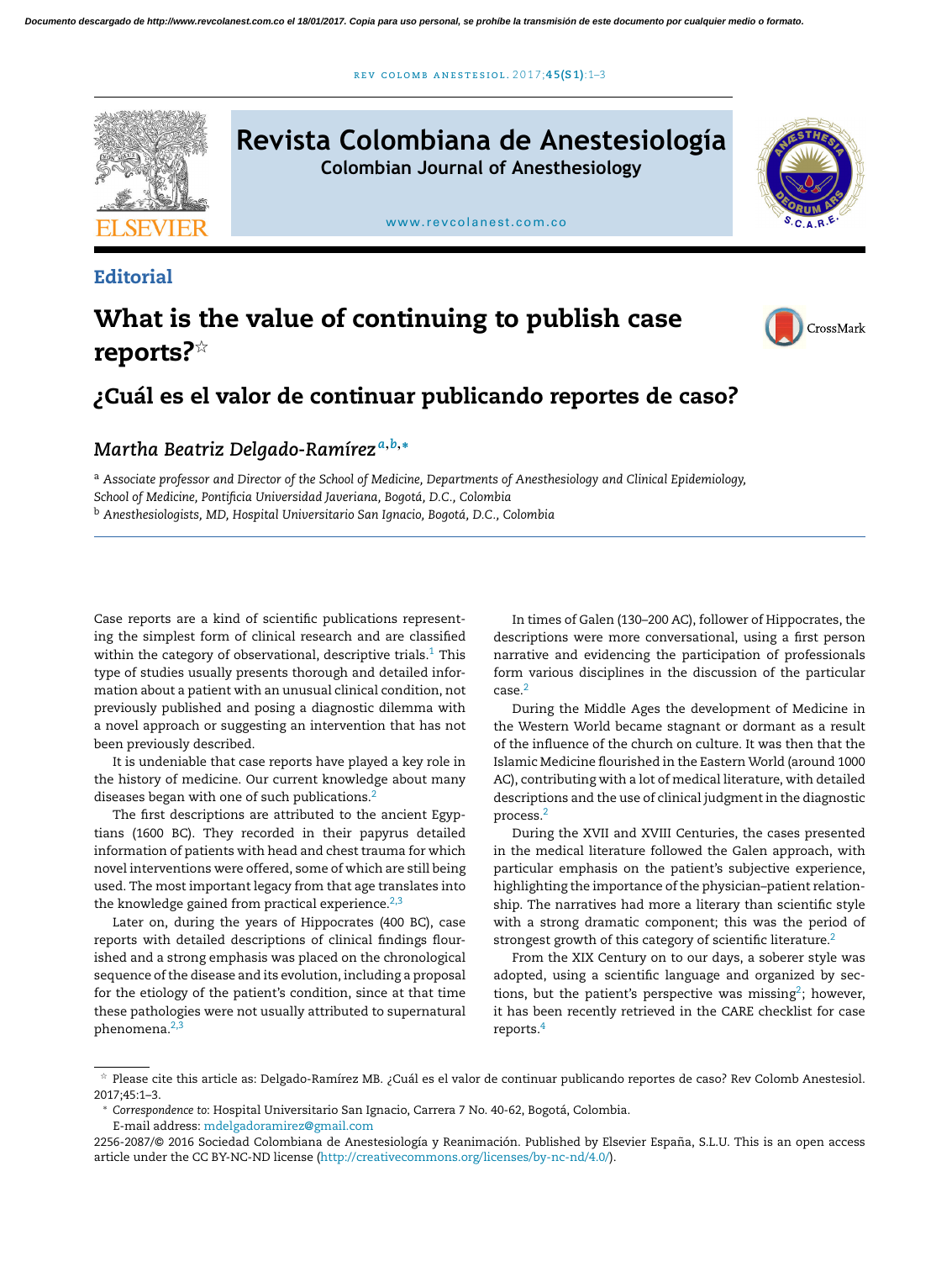<span id="page-1-0"></span>Case reports have submitted detailed descriptions of rare clinical conditions, including the pathophysiological explanation, proposed diagnoses and novel therapeutic approaches, consistent with the mechanisms discovered in the thorough analytical process, favoring the generation of hypotheses and the advancement of clinical research. Furthermore, their value for educating the new generations is irrefutable. $1,3-5$ 

Case reports are often used by undergraduate and graduate students as the first step in their learning process of scientific writing, since they involve the development of competencies for searching evidence and a critical analysis of the literature, in addition to communication skills that demand organizing ideas in a summarized, consistent, and pleasant manner for the reader.<sup>6,7</sup> Furthermore, usually well-known clinical specialists or opinion leaders who are too busy to do comprehensive research and to find the resources needed, contribute to the design of case reports so that their intellectual productivity is maintained.<sup>1,6</sup>

In reviewing the evolution of this type of publications in the most prestigious scientific journals, it is evident that numerous serial publications have restricted the inclusion of case reports,<sup>[8](#page-2-0)</sup> partially or totally; some of the reasons include: the advent of evidence-based evaluation that places case reports in the lowest category of research design, considering the inability to control the impact of biases and random occurrence, the difficult repeatability of their findings, and their limited conclusions. Moreover, an analysis of the scientific publications – for instance in pediatrics, $8$  shows that there is a differential impact of the journals that accept case reports versus those that do not; probably this is due to the limited references of this type of studies that apparently imposes a penalty to those serial publications that include case reports.

Those that still consider case reports for their editorial processes, occasionally instruct the potential authors about the desirable characteristics of such case reports so that there is a chance of being considered for publication. In general, these journals take into account the originality of the subject, an unusual clinical presentation, a challenging diagnostic process, recognition of a new adverse event, the clinical or educational relevancy, the interest that the case may have for the potential readers of the journal, and the introduction of novel interventions that may lead to resolution of the clinical situation from the pathophysiological point of view, inter alia.<sup>[9](#page-2-0)</sup>

Hence it is obvious that these potential publications have been pushed into the background.

In the light of this situation, it is then worthwhile to ask a number of questions to the editors of scientific journals:

Is there any value in continuing to publish case reports?

What would be the reason to continue doing it?

What characteristics or requirements shall the manuscript meet to be eligible for publication?

The view of the Colombian Journal of Anesthesiology (RCA) and of its editorial committee in response to these questions is that case reports have an undeniable value for the education process and for generating scientific hypotheses. There is no doubt that keeping this type of publication may have consequences on the journal's impact; however, the RCA is determined to continue publishing case reports on account of their importance for clinical education and training of healthcare professionals, and because case reports are studies with the most stringent methodology. The position of the RCA had been already expressed in an editorial early this year,<sup>3</sup> when the journal decided to ask the authors to adopt the CARE Checklist $4,10$  when submitting case reports for publication.

One additional factor to be considered by the authors before embarking on writing a case report is that some minimum baseline conditions have to be met. The author may ponder on the following questions and if one of them is positive, then he/she may move forward with the tasks:

Is it a novel or rare case, with clear lessons for the reader?

Is a diagnostic or therapeutic process being suggested that introduces new elements that may be further assessed in future research projects?

Are any new hypotheses generated?

Could the case pave the way to new research agendas?

Would this case be of interest to the readers of the Journal on account of its presentation and potential lessons?

The Colombian Journal of Anesthesiology is strongly determined to acknowledge the value of case reports and hence presents in this issue a select number of interesting and novel articles of this type.[11–26](#page-2-0) The readers may identify novel strategies in the management of these cases, such as "Insufflation–Exsufflation devices in the postoperative respiratory failure",<sup>[19](#page-2-0)</sup> or "Sedation for trans-catheter valve exchange of a Melody® pulmonary valve" <sup>[22](#page-2-0)</sup>, to mention just a couple of the case reports you may enjoy in this issue.

### Financing

The author was not sponsored to carry out this article

#### Conflicts of interest

The author is a Editorial Committee member of the Colombian Journal of Anesthesiology.

#### r e f e r enc e s

- 1. [Ruiz](http://refhub.elsevier.com/S2256-2087(16)30079-7/sbref0060) [Morales](http://refhub.elsevier.com/S2256-2087(16)30079-7/sbref0060) [AJ,](http://refhub.elsevier.com/S2256-2087(16)30079-7/sbref0060) [Gómez](http://refhub.elsevier.com/S2256-2087(16)30079-7/sbref0060) [Restrepo](http://refhub.elsevier.com/S2256-2087(16)30079-7/sbref0060) [C.](http://refhub.elsevier.com/S2256-2087(16)30079-7/sbref0060) [Introducción](http://refhub.elsevier.com/S2256-2087(16)30079-7/sbref0060) [a](http://refhub.elsevier.com/S2256-2087(16)30079-7/sbref0060) [los](http://refhub.elsevier.com/S2256-2087(16)30079-7/sbref0060) diseños [de](http://refhub.elsevier.com/S2256-2087(16)30079-7/sbref0060) [investigación:](http://refhub.elsevier.com/S2256-2087(16)30079-7/sbref0060) [selección](http://refhub.elsevier.com/S2256-2087(16)30079-7/sbref0060) [del](http://refhub.elsevier.com/S2256-2087(16)30079-7/sbref0060) diseño [apropiado.](http://refhub.elsevier.com/S2256-2087(16)30079-7/sbref0060) [In:](http://refhub.elsevier.com/S2256-2087(16)30079-7/sbref0060) [Ruiz](http://refhub.elsevier.com/S2256-2087(16)30079-7/sbref0060) [Morales](http://refhub.elsevier.com/S2256-2087(16)30079-7/sbref0060) [AJ,](http://refhub.elsevier.com/S2256-2087(16)30079-7/sbref0060) [Gómez](http://refhub.elsevier.com/S2256-2087(16)30079-7/sbref0060) [Restrepo](http://refhub.elsevier.com/S2256-2087(16)30079-7/sbref0060) [C,](http://refhub.elsevier.com/S2256-2087(16)30079-7/sbref0060) [editors.](http://refhub.elsevier.com/S2256-2087(16)30079-7/sbref0060) [Epidemiología](http://refhub.elsevier.com/S2256-2087(16)30079-7/sbref0060) [clínica](http://refhub.elsevier.com/S2256-2087(16)30079-7/sbref0060) – [investigación](http://refhub.elsevier.com/S2256-2087(16)30079-7/sbref0060) [clínica](http://refhub.elsevier.com/S2256-2087(16)30079-7/sbref0060) [aplicada.](http://refhub.elsevier.com/S2256-2087(16)30079-7/sbref0060) [2nd](http://refhub.elsevier.com/S2256-2087(16)30079-7/sbref0060) [ed.](http://refhub.elsevier.com/S2256-2087(16)30079-7/sbref0060) [Bogotá:](http://refhub.elsevier.com/S2256-2087(16)30079-7/sbref0060) [Editorial](http://refhub.elsevier.com/S2256-2087(16)30079-7/sbref0060) [Médica](http://refhub.elsevier.com/S2256-2087(16)30079-7/sbref0060) [Panamericana;](http://refhub.elsevier.com/S2256-2087(16)30079-7/sbref0060) [2015.](http://refhub.elsevier.com/S2256-2087(16)30079-7/sbref0060) [p.](http://refhub.elsevier.com/S2256-2087(16)30079-7/sbref0060) [174.](http://refhub.elsevier.com/S2256-2087(16)30079-7/sbref0060)
- 2. [Nissen](http://refhub.elsevier.com/S2256-2087(16)30079-7/sbref0065) [T,](http://refhub.elsevier.com/S2256-2087(16)30079-7/sbref0065) [Wynn](http://refhub.elsevier.com/S2256-2087(16)30079-7/sbref0065) [R.](http://refhub.elsevier.com/S2256-2087(16)30079-7/sbref0065) [The](http://refhub.elsevier.com/S2256-2087(16)30079-7/sbref0065) [history](http://refhub.elsevier.com/S2256-2087(16)30079-7/sbref0065) [of](http://refhub.elsevier.com/S2256-2087(16)30079-7/sbref0065) [the](http://refhub.elsevier.com/S2256-2087(16)30079-7/sbref0065) [case](http://refhub.elsevier.com/S2256-2087(16)30079-7/sbref0065) [report:](http://refhub.elsevier.com/S2256-2087(16)30079-7/sbref0065) [a](http://refhub.elsevier.com/S2256-2087(16)30079-7/sbref0065) [selective](http://refhub.elsevier.com/S2256-2087(16)30079-7/sbref0065) [review.](http://refhub.elsevier.com/S2256-2087(16)30079-7/sbref0065) [JRSM](http://refhub.elsevier.com/S2256-2087(16)30079-7/sbref0065) [Open.](http://refhub.elsevier.com/S2256-2087(16)30079-7/sbref0065) [2014;5:1](http://refhub.elsevier.com/S2256-2087(16)30079-7/sbref0065)–[5.](http://refhub.elsevier.com/S2256-2087(16)30079-7/sbref0065)
- 3. [Rincón-Valenzuela](http://refhub.elsevier.com/S2256-2087(16)30079-7/sbref0070) [DA,](http://refhub.elsevier.com/S2256-2087(16)30079-7/sbref0070) [Navarro-Vargas](http://refhub.elsevier.com/S2256-2087(16)30079-7/sbref0070) [R,](http://refhub.elsevier.com/S2256-2087(16)30079-7/sbref0070) [Eslava-Schmalbach](http://refhub.elsevier.com/S2256-2087(16)30079-7/sbref0070) [J.](http://refhub.elsevier.com/S2256-2087(16)30079-7/sbref0070) [Importance](http://refhub.elsevier.com/S2256-2087(16)30079-7/sbref0070) [of](http://refhub.elsevier.com/S2256-2087(16)30079-7/sbref0070) [case](http://refhub.elsevier.com/S2256-2087(16)30079-7/sbref0070) [reports](http://refhub.elsevier.com/S2256-2087(16)30079-7/sbref0070) [in](http://refhub.elsevier.com/S2256-2087(16)30079-7/sbref0070) [anaesthesia.](http://refhub.elsevier.com/S2256-2087(16)30079-7/sbref0070) [Rev](http://refhub.elsevier.com/S2256-2087(16)30079-7/sbref0070) [Colomb](http://refhub.elsevier.com/S2256-2087(16)30079-7/sbref0070) [Anestesiol.](http://refhub.elsevier.com/S2256-2087(16)30079-7/sbref0070) [2016;44:1–4.](http://refhub.elsevier.com/S2256-2087(16)30079-7/sbref0070)
- 4. [Gagnier](http://refhub.elsevier.com/S2256-2087(16)30079-7/sbref0075) [J,](http://refhub.elsevier.com/S2256-2087(16)30079-7/sbref0075) [Kienle](http://refhub.elsevier.com/S2256-2087(16)30079-7/sbref0075) [G,](http://refhub.elsevier.com/S2256-2087(16)30079-7/sbref0075) [Altman](http://refhub.elsevier.com/S2256-2087(16)30079-7/sbref0075) [DG,](http://refhub.elsevier.com/S2256-2087(16)30079-7/sbref0075) [Moher](http://refhub.elsevier.com/S2256-2087(16)30079-7/sbref0075) [D,](http://refhub.elsevier.com/S2256-2087(16)30079-7/sbref0075) [Sox](http://refhub.elsevier.com/S2256-2087(16)30079-7/sbref0075) [H,](http://refhub.elsevier.com/S2256-2087(16)30079-7/sbref0075) [Riley](http://refhub.elsevier.com/S2256-2087(16)30079-7/sbref0075) [DS,](http://refhub.elsevier.com/S2256-2087(16)30079-7/sbref0075) [et](http://refhub.elsevier.com/S2256-2087(16)30079-7/sbref0075) [al.](http://refhub.elsevier.com/S2256-2087(16)30079-7/sbref0075) [The](http://refhub.elsevier.com/S2256-2087(16)30079-7/sbref0075) [CARE](http://refhub.elsevier.com/S2256-2087(16)30079-7/sbref0075) [guidelines:](http://refhub.elsevier.com/S2256-2087(16)30079-7/sbref0075) [consensus-based](http://refhub.elsevier.com/S2256-2087(16)30079-7/sbref0075) [clinical](http://refhub.elsevier.com/S2256-2087(16)30079-7/sbref0075) [case](http://refhub.elsevier.com/S2256-2087(16)30079-7/sbref0075) [report](http://refhub.elsevier.com/S2256-2087(16)30079-7/sbref0075) [guideline](http://refhub.elsevier.com/S2256-2087(16)30079-7/sbref0075) [development.](http://refhub.elsevier.com/S2256-2087(16)30079-7/sbref0075) [J](http://refhub.elsevier.com/S2256-2087(16)30079-7/sbref0075) [Clin](http://refhub.elsevier.com/S2256-2087(16)30079-7/sbref0075) [Epidemiol.](http://refhub.elsevier.com/S2256-2087(16)30079-7/sbref0075) [2014;67:46](http://refhub.elsevier.com/S2256-2087(16)30079-7/sbref0075)–[51.](http://refhub.elsevier.com/S2256-2087(16)30079-7/sbref0075)
- 5. [Nissen](http://refhub.elsevier.com/S2256-2087(16)30079-7/sbref0080) [T,](http://refhub.elsevier.com/S2256-2087(16)30079-7/sbref0080) [Wynn](http://refhub.elsevier.com/S2256-2087(16)30079-7/sbref0080) [R.](http://refhub.elsevier.com/S2256-2087(16)30079-7/sbref0080) [The](http://refhub.elsevier.com/S2256-2087(16)30079-7/sbref0080) [clinical](http://refhub.elsevier.com/S2256-2087(16)30079-7/sbref0080) [case](http://refhub.elsevier.com/S2256-2087(16)30079-7/sbref0080) [report:](http://refhub.elsevier.com/S2256-2087(16)30079-7/sbref0080) [a](http://refhub.elsevier.com/S2256-2087(16)30079-7/sbref0080) [review](http://refhub.elsevier.com/S2256-2087(16)30079-7/sbref0080) [of](http://refhub.elsevier.com/S2256-2087(16)30079-7/sbref0080) [its](http://refhub.elsevier.com/S2256-2087(16)30079-7/sbref0080) [merits](http://refhub.elsevier.com/S2256-2087(16)30079-7/sbref0080) [and](http://refhub.elsevier.com/S2256-2087(16)30079-7/sbref0080) [limitations.](http://refhub.elsevier.com/S2256-2087(16)30079-7/sbref0080) [BMC](http://refhub.elsevier.com/S2256-2087(16)30079-7/sbref0080) [Res](http://refhub.elsevier.com/S2256-2087(16)30079-7/sbref0080) [Notes.](http://refhub.elsevier.com/S2256-2087(16)30079-7/sbref0080) [2014;7:264.](http://refhub.elsevier.com/S2256-2087(16)30079-7/sbref0080)
- 6. [Lennon](http://refhub.elsevier.com/S2256-2087(16)30079-7/sbref0085) [P,](http://refhub.elsevier.com/S2256-2087(16)30079-7/sbref0085) [Fenton](http://refhub.elsevier.com/S2256-2087(16)30079-7/sbref0085) [JE.](http://refhub.elsevier.com/S2256-2087(16)30079-7/sbref0085) [The](http://refhub.elsevier.com/S2256-2087(16)30079-7/sbref0085) [case](http://refhub.elsevier.com/S2256-2087(16)30079-7/sbref0085) [for](http://refhub.elsevier.com/S2256-2087(16)30079-7/sbref0085) [the](http://refhub.elsevier.com/S2256-2087(16)30079-7/sbref0085) [case](http://refhub.elsevier.com/S2256-2087(16)30079-7/sbref0085) [report:](http://refhub.elsevier.com/S2256-2087(16)30079-7/sbref0085) [refine](http://refhub.elsevier.com/S2256-2087(16)30079-7/sbref0085) [to](http://refhub.elsevier.com/S2256-2087(16)30079-7/sbref0085) [save.](http://refhub.elsevier.com/S2256-2087(16)30079-7/sbref0085) [Ir](http://refhub.elsevier.com/S2256-2087(16)30079-7/sbref0085) [J](http://refhub.elsevier.com/S2256-2087(16)30079-7/sbref0085) [Med](http://refhub.elsevier.com/S2256-2087(16)30079-7/sbref0085) [Sci.](http://refhub.elsevier.com/S2256-2087(16)30079-7/sbref0085) [2011;180:529–32.](http://refhub.elsevier.com/S2256-2087(16)30079-7/sbref0085)
- 7. [Sun](http://refhub.elsevier.com/S2256-2087(16)30079-7/sbref0090) [Z.](http://refhub.elsevier.com/S2256-2087(16)30079-7/sbref0090) [Tips](http://refhub.elsevier.com/S2256-2087(16)30079-7/sbref0090) [for](http://refhub.elsevier.com/S2256-2087(16)30079-7/sbref0090) [writing](http://refhub.elsevier.com/S2256-2087(16)30079-7/sbref0090) [a](http://refhub.elsevier.com/S2256-2087(16)30079-7/sbref0090) [case](http://refhub.elsevier.com/S2256-2087(16)30079-7/sbref0090) [report](http://refhub.elsevier.com/S2256-2087(16)30079-7/sbref0090) [for](http://refhub.elsevier.com/S2256-2087(16)30079-7/sbref0090) [the](http://refhub.elsevier.com/S2256-2087(16)30079-7/sbref0090) [novice](http://refhub.elsevier.com/S2256-2087(16)30079-7/sbref0090) [author.](http://refhub.elsevier.com/S2256-2087(16)30079-7/sbref0090) [J](http://refhub.elsevier.com/S2256-2087(16)30079-7/sbref0090) [Med](http://refhub.elsevier.com/S2256-2087(16)30079-7/sbref0090) [Radiat](http://refhub.elsevier.com/S2256-2087(16)30079-7/sbref0090) [Sci.](http://refhub.elsevier.com/S2256-2087(16)30079-7/sbref0090) [2013;60:108–13.](http://refhub.elsevier.com/S2256-2087(16)30079-7/sbref0090)